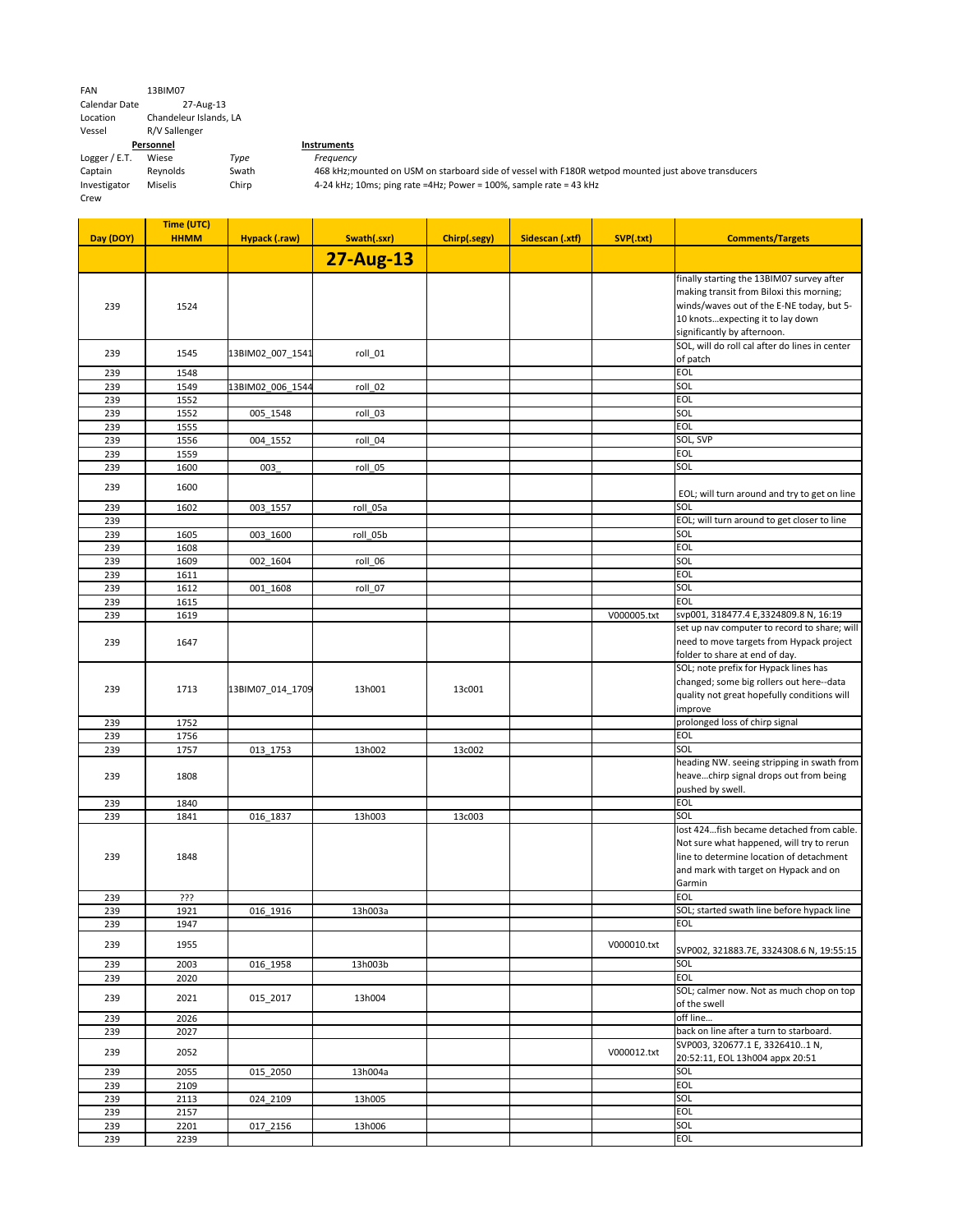| 239 | 2240  |                  |                  | V000014.txt | SVP004, 320047.9 E, 3327685.5 N, 22:40:55  |
|-----|-------|------------------|------------------|-------------|--------------------------------------------|
| 239 | 2244  | 017_2240         | 13h006a          |             | SOL                                        |
| 239 | 2250  |                  |                  |             | <b>EOL</b>                                 |
| 239 | 2256  | 028_2251         | 13h007           |             | SOL                                        |
| 239 | 2337  |                  |                  |             | <b>EOL</b>                                 |
|     |       |                  |                  |             |                                            |
| 239 | 2338  |                  |                  | V000016.txt | SVP005, 323160.3 E, 3323515.7 N, 23:38:38  |
| 239 | 2341  | 028_2336         | 13h007a          |             | SOL                                        |
| 239 | 2347  |                  |                  |             | EOL; EOD                                   |
|     |       |                  |                  |             |                                            |
|     |       |                  | <b>28-Aug-13</b> |             |                                            |
| 240 | 1507  |                  |                  |             | Battery Change needed for svp              |
|     |       |                  |                  |             |                                            |
| 240 | 1531  |                  |                  | V000020     | svp006; 323284.5 E, 3322976.6 N, 15:31:39  |
| 240 | 1539  | 13BIM07_026_1534 | 13h008           |             | SOL                                        |
| 240 | 1549  |                  |                  |             | F190 MCOM logging start                    |
| 240 | 1624  |                  |                  |             | <b>EOL</b>                                 |
| 240 | 1628  | 032_1623         | 13h009           |             | SOL                                        |
|     |       |                  |                  |             | sloppy seas; swell coming from one         |
| 240 | 1631  |                  |                  |             | direction chop coming from another.        |
| 240 | ???   |                  |                  |             | <b>EOL</b>                                 |
|     |       |                  |                  |             | tried to do a cast but the svp is not      |
|     |       |                  |                  |             | communicating; will troubleshoot as we     |
| 240 | 1645? |                  |                  |             | continue to survey; svp007 in Hypack is no |
|     |       |                  |                  |             | good                                       |
| 240 | 1651  |                  | 13h009a          |             | SOL                                        |
|     |       | 032_1646         |                  |             | <b>EOL</b>                                 |
| 240 | 1718  |                  |                  |             | SOL                                        |
| 240 | 1720  | 030_1716         | 13h010           |             |                                            |
| 240 | 1750  |                  |                  |             | EOL; will try to take another cast         |
| 240 | 1752  |                  |                  |             | SVP007a, 321580.9 E, 3326561.5 N,          |
|     |       |                  |                  |             | 17:52:56                                   |
| 240 | 1758  | 030_1753         | 13h010a          |             | SOL                                        |
| 240 | 1816  |                  |                  |             | <b>EOL</b>                                 |
| 240 | 1818  | 034_1814         | 13h011           |             | SOL                                        |
| 240 | 1826  |                  |                  |             | <b>EOL</b>                                 |
| 240 | 1828  |                  |                  | V000027.txt |                                            |
|     |       |                  |                  |             | SVP008, 321329.6 E, 3327712.1 N, 18:27:58  |
| 240 | 1834  | 034 1829         | 13h011a          |             | SOL                                        |
| 240 | 1910  |                  |                  |             | <b>EOL</b>                                 |
| 240 | 1913  | 036_1908         | 13h012           |             | SOL                                        |
| 240 | 1936  |                  |                  |             | seas have laid down quite a bit; record    |
|     |       |                  |                  |             | looks much better now.                     |
| 240 | 1958  |                  |                  |             | <b>EOL</b>                                 |
| 240 | 2001  | 039_1957         | 13h013           |             | SOL                                        |
| 240 | 2047  |                  |                  |             | <b>EOL</b>                                 |
| 240 | 2050  | 028_2045         | 13h014           |             | SOL; doing a tie to the east               |
| 240 | 2106  |                  |                  |             | <b>EOL</b>                                 |
|     |       |                  |                  |             | SVP009, 324723.0 E, 3323207.6, 21:10:12,   |
| 240 | 2111  |                  |                  | V000029.txt | new SXS: 13bim07_jd240b.sxs                |
| 240 | 2114  | 027_2109         | 13h015           |             | SOL                                        |
| 240 | 2142  |                  |                  |             | <b>EOL</b>                                 |
| 240 | 2143  | 025_2139         | 13h016           |             | SOL                                        |
| 240 | 2150  |                  |                  |             | <b>EOL</b>                                 |
|     |       |                  |                  |             |                                            |
| 240 | 2151  |                  |                  | V000031.txt | SVP010, 325777.2 E, 3320177.4 N, 21:51:50  |
| 240 | 2155  | 025_2151         | 13h016a          |             | SOL                                        |
| 240 | 2215  |                  |                  |             | <b>EOL</b>                                 |
| 240 | 2218  | 023_2214         | 13h017           |             | SOL                                        |
| 240 | 2245  |                  |                  |             | <b>EOL</b>                                 |
|     |       |                  |                  |             | SVP011, 326035.57 E,3318928.9 N,           |
| 240 | 2246  |                  |                  | V000033.txt | 22:46:47                                   |
| 240 | 2255  | 031_2251         | 13h018           |             | SOL                                        |
| 240 | 2310  |                  |                  |             | <b>EOL</b>                                 |
|     |       |                  |                  |             |                                            |
|     |       |                  | <b>29-Aug-13</b> |             |                                            |
| 241 |       |                  |                  |             | Flat seastate, 13bim07_jd241a.sxs          |
|     | 1425  |                  |                  |             | SVP012, Multiple attempts to download,     |
|     |       |                  |                  |             | found serial cable loose -corrected.       |
| 241 | 1500  |                  |                  | V000038.txt |                                            |
|     |       |                  |                  |             | 323093.8 E, 3321827.2N, 15:00:18           |
| 241 | 1510  | 002_1505         | 13h019           |             | SOL, Hypack line/SVP target saved under    |
|     |       |                  |                  |             | JD240 - need to move to jd241 folder       |
| 241 | 1521  |                  |                  |             | interesting backscatter hereseagrass?      |
| 241 | 1537  |                  |                  |             | EOL; F190 calibrated 15:38 (jd241_cal.txt) |
| 241 | 1540  | 002_1536         | 13h020           |             | SOL                                        |
| 241 | 1544  |                  |                  |             | Hypack directory changed in between this   |
|     |       |                  |                  |             | line and the last line.                    |
| 241 | 1605  |                  |                  |             | <b>EOL</b>                                 |
| 241 | 1607  | 004_1602         | 13h021           |             | SOL                                        |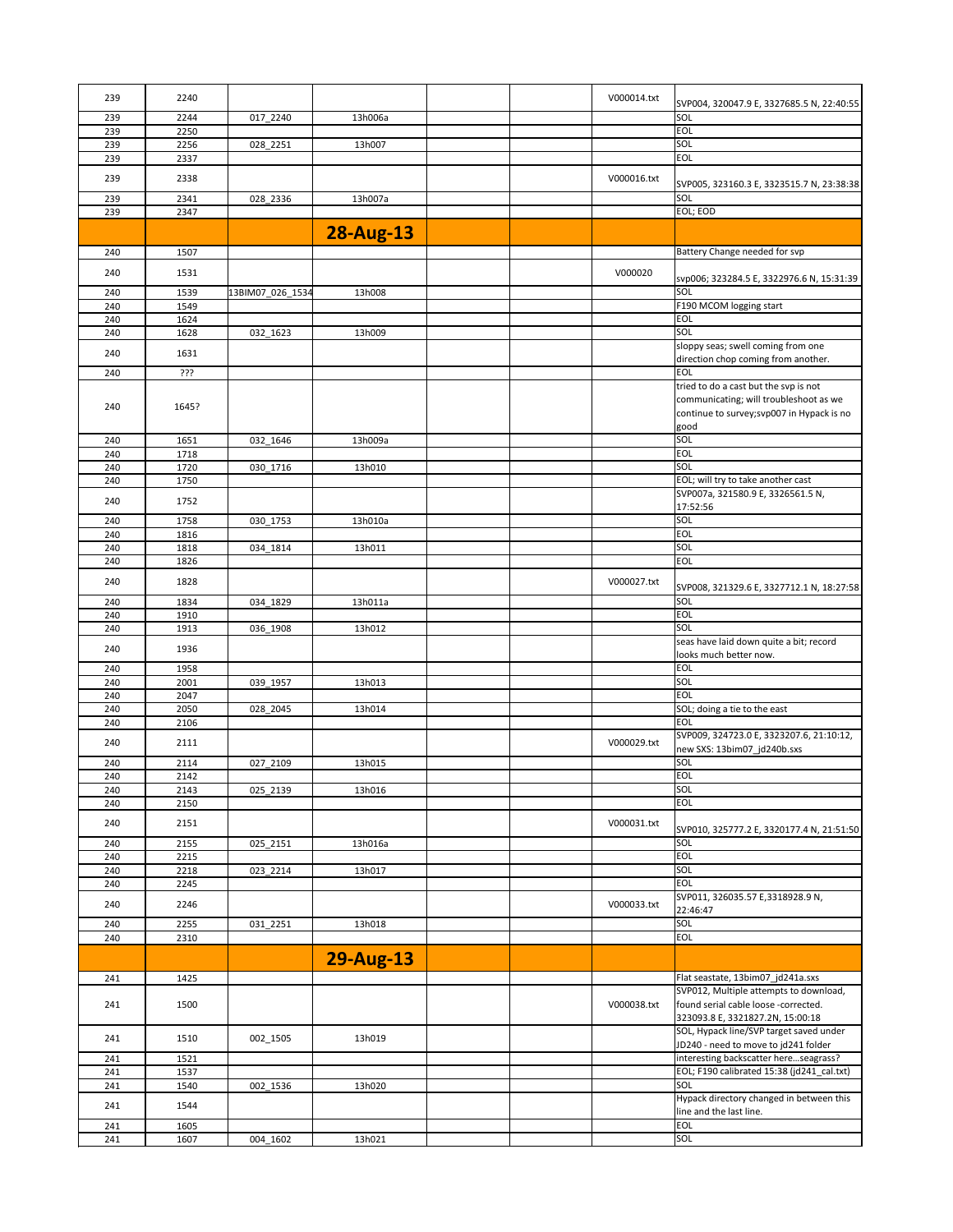| 241        | 1615         |          |                  |             | <b>EOL</b>                                  |
|------------|--------------|----------|------------------|-------------|---------------------------------------------|
| 241        | 1615         |          |                  |             | SVP013 - NOT TAKEN SVP NONOP                |
|            |              |          |                  |             | En-Route to CHIRP search                    |
| 241        | 1632         |          |                  |             |                                             |
|            |              |          |                  |             | SVP014, 324956.6 E, 3316059 N, 21:10:57,    |
|            |              |          |                  |             | CHIRP search unsuccessful. Flat calm seas.  |
| 241        | 2111         |          |                  | V000109.txt |                                             |
|            |              |          |                  |             | New SVP - #32676, Miselis departed cruise - |
|            |              |          |                  |             | crew:Reynolds & Wiese                       |
|            |              |          |                  |             | SOL                                         |
| 241        | 2112         | 004_2112 | 13h021a          |             |                                             |
| 241        | 2123         |          |                  |             | <b>EOL</b>                                  |
| 241        |              |          | 13h022           |             | SOL, Block 1#4                              |
|            | 2135         | 004_2130 |                  |             |                                             |
| 241        | 2140         |          |                  |             | F190 Mcom logging                           |
| 241        | 2202         |          |                  |             | <b>EOL</b>                                  |
|            |              |          |                  |             |                                             |
| 241        | 2204         |          | 13h023           |             | SOL; 22:03 F190 Cal complete,               |
|            |              | 005_2159 |                  |             | F190Cal_jd241b.txt                          |
|            |              |          |                  |             |                                             |
| 241        | 2231         |          |                  |             | <b>EOL</b>                                  |
|            |              |          |                  |             |                                             |
| 241        | 2232         |          |                  | V000111.txt | SVP015, 324543.3 E, 3318377.7 N, 22:32:03   |
|            |              |          |                  |             |                                             |
|            |              |          |                  |             | SOL - Hypack lines for jd241 copied from    |
| 241        | 2238         | 005_2233 | 13h024           |             | jd240 to jd241-tgt and logs appened with    |
|            |              |          |                  |             |                                             |
|            |              |          |                  |             | 'a'                                         |
| 241        | 2300         |          |                  |             | <b>EOL</b>                                  |
|            |              |          |                  |             |                                             |
| 241        | 23:03        | 007_2258 | 13h025           |             | SOL                                         |
| 241        | 2326         |          |                  |             | <b>EOL</b>                                  |
|            |              |          |                  |             | SOL                                         |
| 241        | 2328         | 007_2324 | 13h026           |             |                                             |
| 241        | 2340         |          |                  |             | <b>EOL</b>                                  |
|            |              |          |                  |             |                                             |
| 241        | 2341         |          |                  | V000113.txt |                                             |
|            |              |          |                  |             | SVP016, 323848.6 E, 3320450.3 N, 23:41:15   |
| 241        | 2346         | 007_2341 | 13h026a          |             | SOL                                         |
|            |              |          |                  |             |                                             |
| 241        | $\mathbf 0$  |          |                  |             | <b>EOL</b>                                  |
|            |              |          |                  |             |                                             |
|            |              |          | <b>30-Aug-13</b> |             |                                             |
|            |              |          |                  |             |                                             |
| 242        | 1430         |          |                  |             | F190 cal: f190cal_jd242.txt                 |
|            |              |          |                  |             |                                             |
| 242        | 1441         |          |                  | V000117.txt | SVP017, 319266.4 E, 3330034.3, 14:41:07     |
|            |              |          |                  |             |                                             |
|            |              |          |                  |             | Starting priority 3, #11, choppy- northwest |
| 242        | 1455         | 011_1450 | 13h027           |             |                                             |
|            |              |          |                  |             | wind 5-10, whitecaps, 13bim07_jd242a.sxs    |
|            |              |          |                  |             | <b>EOL</b>                                  |
| 242        | 1530         |          |                  |             |                                             |
| 242        | 1532         | 010_1527 | 13h028           |             | SOL, #10                                    |
| 242        | 16:06        |          |                  |             | <b>EOL</b>                                  |
|            |              |          |                  |             |                                             |
|            |              |          |                  |             | Swath line not recording, returning to line |
| 242        | 1609         | 009_1606 |                  |             | start, #9                                   |
|            |              |          |                  |             |                                             |
| 242        | 1629         |          |                  |             | <b>EOL</b>                                  |
| 242        | 1644         | 009_1639 | 13h029           |             | SOL, #9                                     |
|            |              |          |                  |             |                                             |
| 242        | 1713         |          |                  |             | <b>EOL</b>                                  |
| 242        | 1715         |          |                  | V000119.txt | SVP018, 316285 E, 3328239.8 N, 15:15:13     |
| 242        | 1721         |          | 13h029a          |             | SOL                                         |
|            |              | 009_1716 |                  |             |                                             |
| 242        | 1726         |          |                  |             | <b>EOL</b>                                  |
| 242        | 1728         | 008_1724 | 13h030           |             | <b>SOL,#8</b>                               |
|            |              |          |                  |             |                                             |
| 242        | 1805         |          |                  |             | <b>EOL</b>                                  |
| 242        | 1807         | 007_1802 | 13h031           |             | SOL, #7                                     |
|            |              |          |                  |             |                                             |
| 242        | 1826         |          |                  |             | <b>EOL</b>                                  |
|            |              |          |                  |             |                                             |
| 242        | 1826         |          |                  | V000121.txt |                                             |
|            |              |          |                  |             |                                             |
| 242        | 1833         |          |                  |             | SVP019, 317999.2 E, 3328719.3 N, 18:26:59   |
| 242        |              | 007_1828 | 13h031a          |             | SOL                                         |
| 242        |              |          |                  |             | <b>EOL</b>                                  |
|            | 1852         |          |                  |             |                                             |
|            | 1856         | 006_1851 | 13h032           |             | <b>SOL, #6</b>                              |
| 242        | 1930         |          |                  |             | boat wake                                   |
|            |              |          |                  |             |                                             |
| 242        | 1931         |          |                  |             | <b>EOL</b>                                  |
| 242        | 1944         | 025_1939 | 13h033           |             | SOL, Priority 1, #25                        |
|            |              |          |                  |             | <b>EOL</b>                                  |
| 242        | 2021         |          |                  |             |                                             |
| 242        | 2025         | 009_2020 | 13h034           |             | SOL,                                        |
| 242        | 2036         |          |                  |             | <b>EOL</b>                                  |
|            |              |          |                  |             |                                             |
|            |              |          |                  |             |                                             |
| 242        | 2036         |          |                  | V000123.txt | SVP020, 323889.4 E, 3320776.7 N, 20:36:50   |
|            |              |          |                  |             |                                             |
| 242        | 2043         | 009 2038 | 13h034a          |             | SOL                                         |
| 242        | 2059         |          |                  |             | <b>EOL</b>                                  |
|            |              |          |                  |             |                                             |
| 242        | 2100         | 009_2055 | 13h035           |             | SOL                                         |
| 242        | 2122         |          |                  |             | <b>EOL</b>                                  |
|            |              |          |                  |             |                                             |
| 242        | 2124         | 011_2120 | 13h036           |             | SOL                                         |
| 242        | 2134         |          |                  |             | <b>EOL</b>                                  |
|            |              |          |                  |             |                                             |
| 242        | 2140         |          |                  | V000125.txt |                                             |
|            |              |          |                  |             | :SVP021,325529.6 E, 3315897.3 N, 21:40:31   |
| 242        | 2141         | 011_2136 | 13h036a          |             | SOL                                         |
|            |              |          |                  |             |                                             |
| 242        | 2158         |          |                  |             | <b>EOL</b>                                  |
| 242        | 2159         | 011_2154 | 13h037           |             | SOL                                         |
|            |              |          |                  |             | <b>EOL</b>                                  |
| 242        | 2227         |          |                  |             |                                             |
| 242<br>242 | 2229<br>2233 | 013_2224 | 13h039           |             | SOL, 13h038 file name skipped<br><b>EOL</b> |